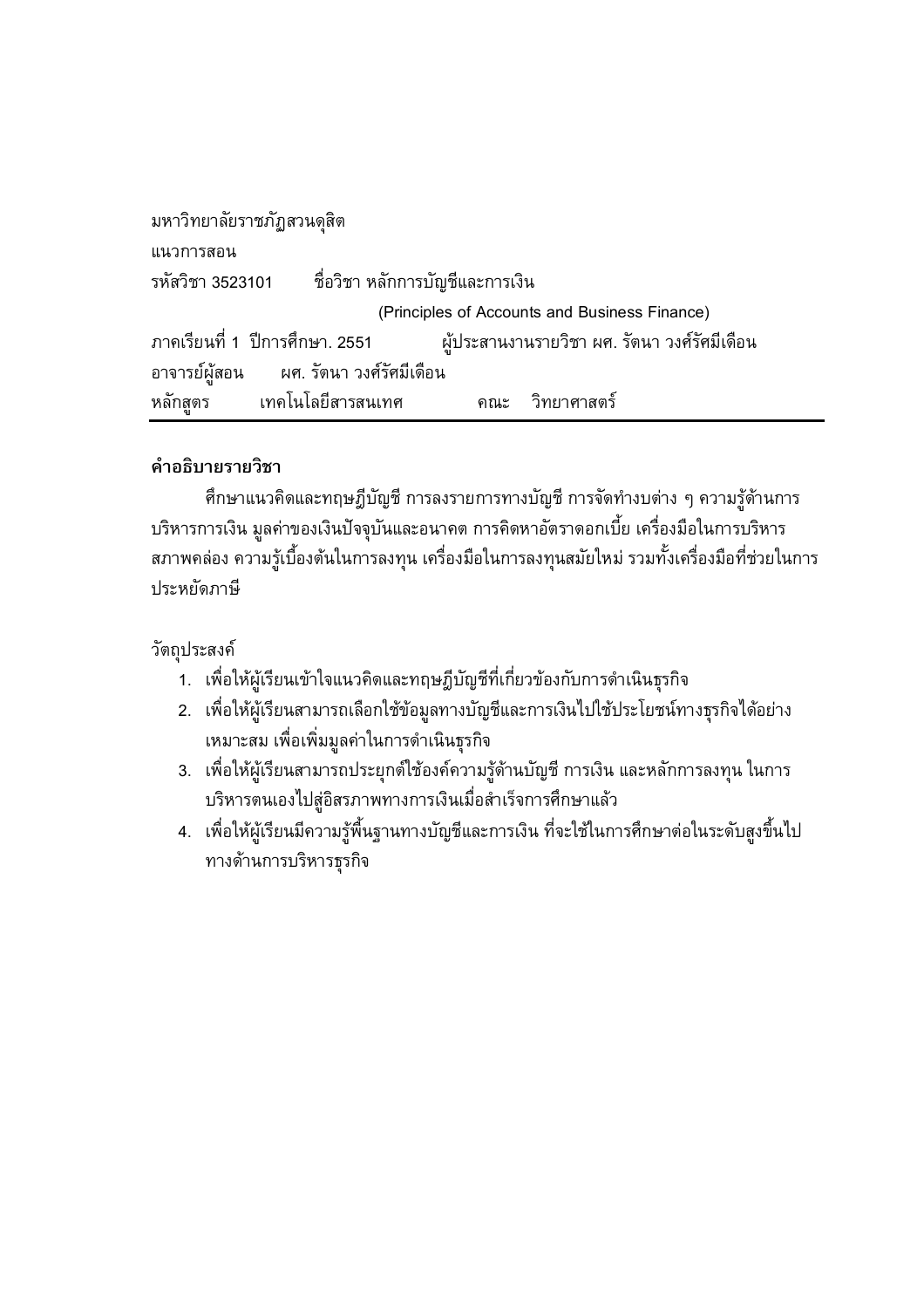| บทที่ 1       | ความรู้เบื้องต้นเกี่ยวกับการบัญชี    | 1              |
|---------------|--------------------------------------|----------------|
|               | บทนำ                                 | 1              |
|               | ประโยชน์ของข้อมูลทางการบัญชี         | 1              |
|               | ประวัติและวิวัฒนาการทางการบัญชี      | 1              |
|               | ความหมายของการบัญชี                  | $\overline{2}$ |
|               | รูปแบบการบัญชี                       | 5              |
|               | การแบ่งส่วนทางการบัญชี               | 5              |
|               | แม่บทการบัญชี                        | 15             |
|               | สรูป                                 | 32             |
|               | Key words                            | 33             |
|               | แบบฝึกหัดท้ายบท                      | 34             |
| เอกสารอ้างอิง |                                      | 36             |
| บทที่ 2       | งบการเงิน                            | 37             |
|               | บทนำ                                 | 37             |
|               | งบการเงิน                            | 37             |
|               | ส่วนประกอบของงบการเงิน               | 37             |
|               | งวดบัญชีหรือรอบระยะเวลาบัญชี         | 38             |
|               | งบกำไรขาดทุน                         | 38             |
|               | การจัดทำงบกำไรขาดทุน                 | 40             |
|               | งบดูล                                | 45             |
|               | การจัดทำงบดุล                        | 54             |
|               | งบแสดงการเปลี่ยนแปลงในส่วนของเจ้าของ | 55             |
|               | งบกำไรขาดทุนเบ็ดเสร็จ                | 56             |
|               | งบกระแสเงินสด                        | 57             |
|               | หมายเหตุประกอบงบการเงิน              | 58             |
|               | ความสัมพันธ์ของงบกำไรขาดทุนกับงบดุล  | 58             |
|               | สรุป                                 | 60             |
|               | Key Words                            | 61             |
|               | แบบฝึกหัดท้ายบท                      | 62             |
| เอกสารอ้างอิง |                                      | 68             |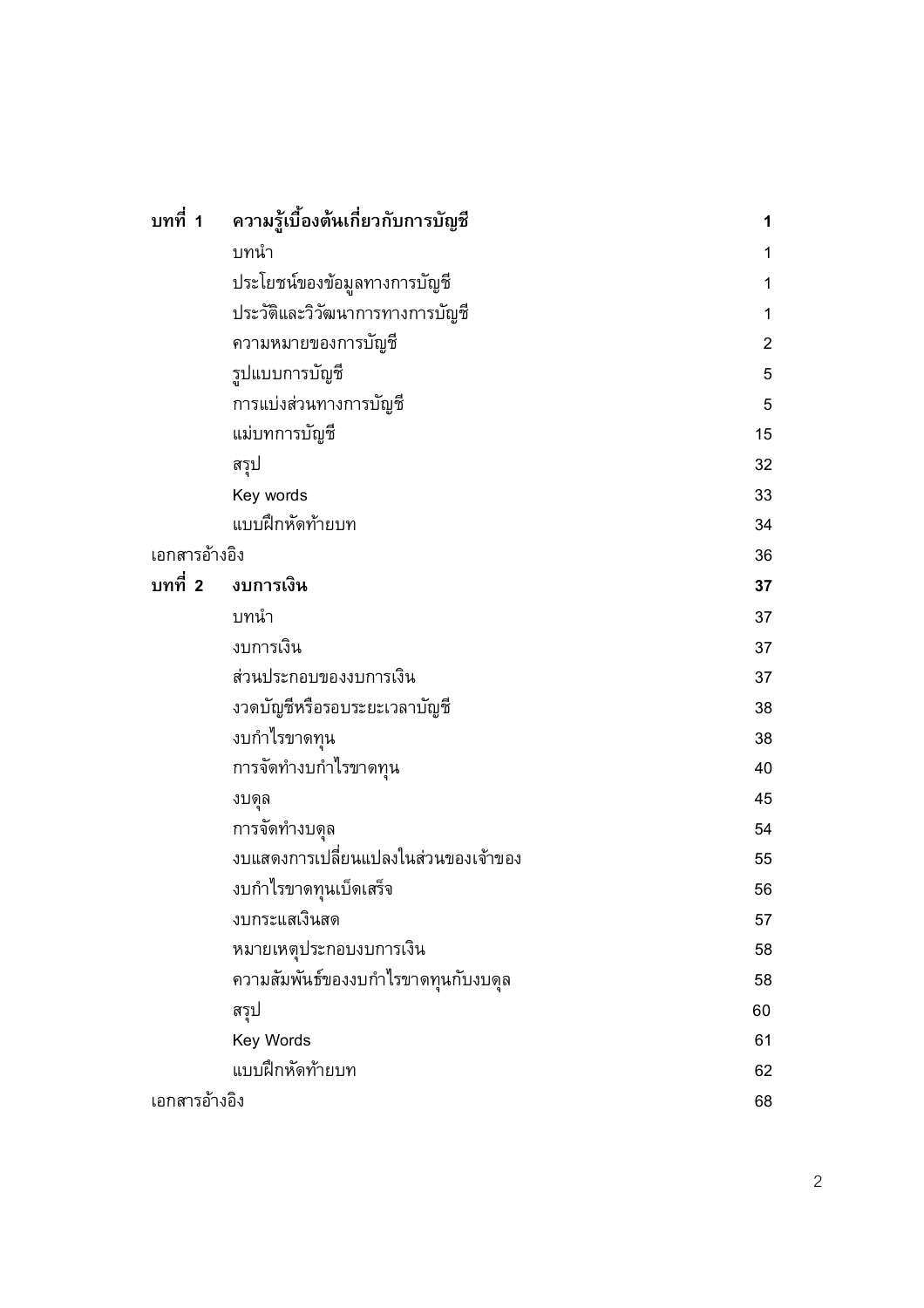|               | ิบทที่ 3 หลักการบัญชีและการบันทึกรายการทางการบัญชี                    | 69 |  |
|---------------|-----------------------------------------------------------------------|----|--|
|               | รายการค้า                                                             | 69 |  |
|               | เอกสารประกอบการลงบัญชี                                                | 70 |  |
|               | สมการบัญชี                                                            | 74 |  |
|               | การวิเคราะห์รายการค้า                                                 | 74 |  |
|               | กฎเดบิตและเครดิต                                                      | 75 |  |
|               | กระบวนการทางการบัญชีหรือวงจรบัญชี                                     |    |  |
|               | การบันทึกรายการและการผ่านรายการไปยังบัญชีแยกประเภทเพื่อจัดทำงบการเงิน |    |  |
| เอกสารอ้างอิง |                                                                       |    |  |

#### บทที่ 4 การนำความรู้ทางการบัญชีมาใช้ประโยชน์ในทางธุรกิจ

บทบาทของการจัดการ ความหมายการจัดการ วิวัฒนาการของการจัดการ มิติแห่งการจัดการ การบริหารธุรกิจเพื่อความยั่งยืน ความหมายของการบัญชีเพื่อการจัดการ รูปแบบองค์การ ปัจจัยแวดล้อมทางธุรกิจกับภาระงานของนักบัญชี คุณสมบัติของนักบัญชีการจัดการ จริยธรรมกับนักบัญชีการจัดการ ประเภทของการบัญชี สรุป แบบฝึกหัด

เอกสารอ้างอิง

#### บทที่ 5 การบริหารการเงินและการตัดสินใจในการลงทุน

การตัดสินใจในการลงทุน การจัดประเภทโครงการตามความสัมพันธ์ระหว่างโครงการ การประมาณเงินทุน และผลตอบแทนของการลงทุน การประมาณต้นทุนเงินลงทุน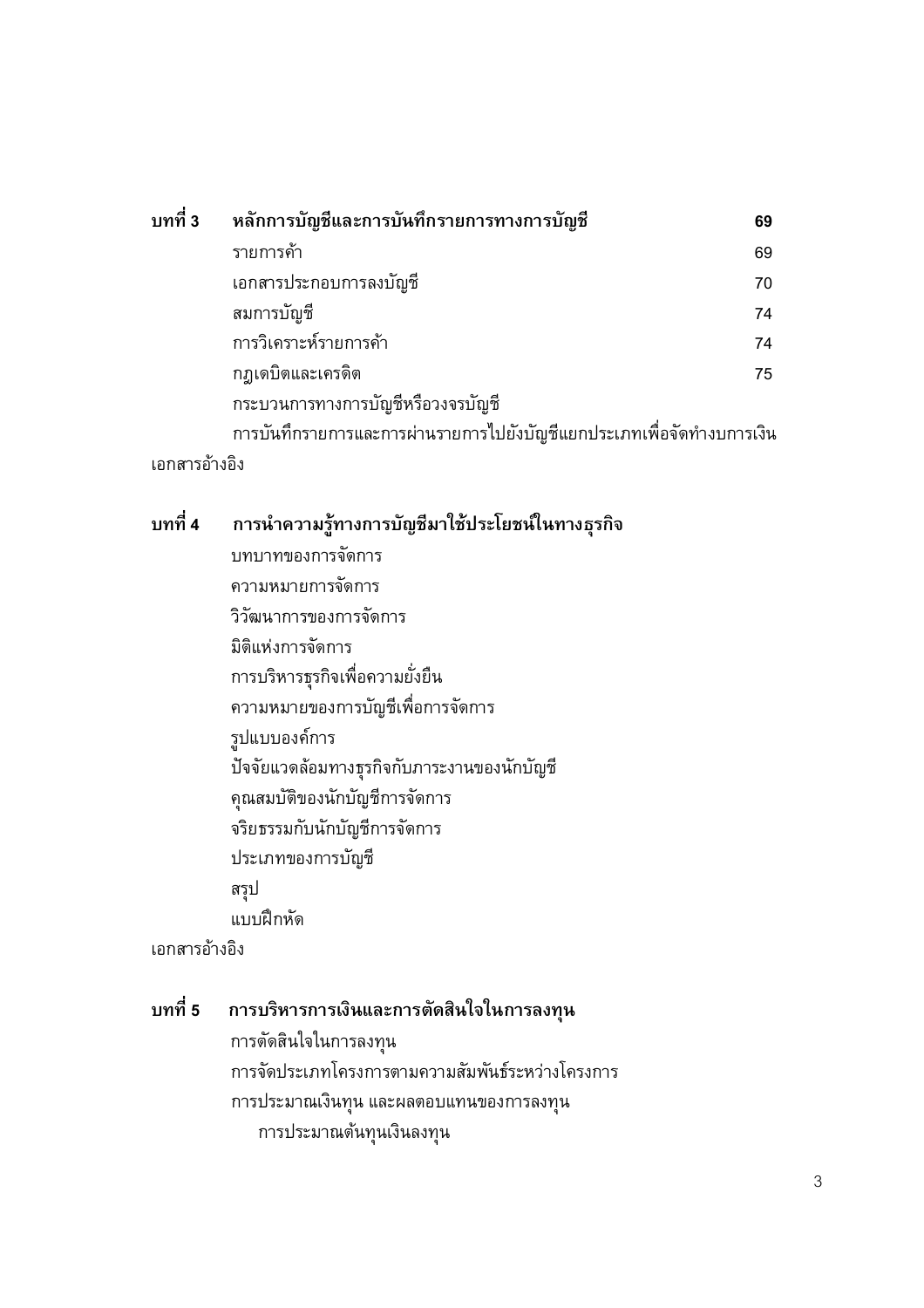มูลค่าของเงินปัจจุบันและอนาคต การประเมินค่าโครงการลงทุน วิธีที่ไม่คำนึงถึงมูลค่าของเงินตามเวลา วิธีหาระยะเวลาคืนทุน วิธีอัตราผลตอบแทนอย่างง่าย หรืออัตราผลตอบแทนทางบัญชี วิธีที่คำนึงถึงมูลค่าของเงินตามเวลา วิธีมูลค่าปัจจุบันสุทธิ วิธีอัตราผลตอบแทนคิดลด วิธีดัชนีกำไร

สรูป

แบบฝึกหัด

เอกสารอ้างอิง

ภาคผนวก ก.

ภาคผนวก ข.

# ็บทที่ 6 การวิเคราะห์งบการเงิน

ความหมายของการวิเคราะห์งบการเงิน วัตถุประสงค์ของการวิเคราะห์งบการเงิน ประโยชน์ของรายงานการวิเคราะห์งบการเงิน ข้อจำกัดของรายงานการวิเคราะห์งบการเงิน วิธีการวิเคราะห์งบการเงิน

้การวิเคราะห์สัดส่วนจำนวนเต็ม หรืออัตราร้อยละของยอดรวม หรือแนวดิ่ง

การวิเคราะห์แนวโน้ม หรือแนวนอน

การวิเคราะห์อัตราส่วน

ประเภทของอัตราส่วนทางการเงิน

อัตราส่วนแสดงสภาพคล่อง

อัตราส่วนแสดงสภาพเสี่ยง

อัตราส่วนแสดงประสิทธิภาพของการใช้สินทรัพย์

อัตราส่วนแสดงประสิทธิภาพในการหากำไร

ตัวอย่างการวิเคราะห์อัตราส่วน

การนำกัตราส่วนมาวิเคราะห์แนวโน้ม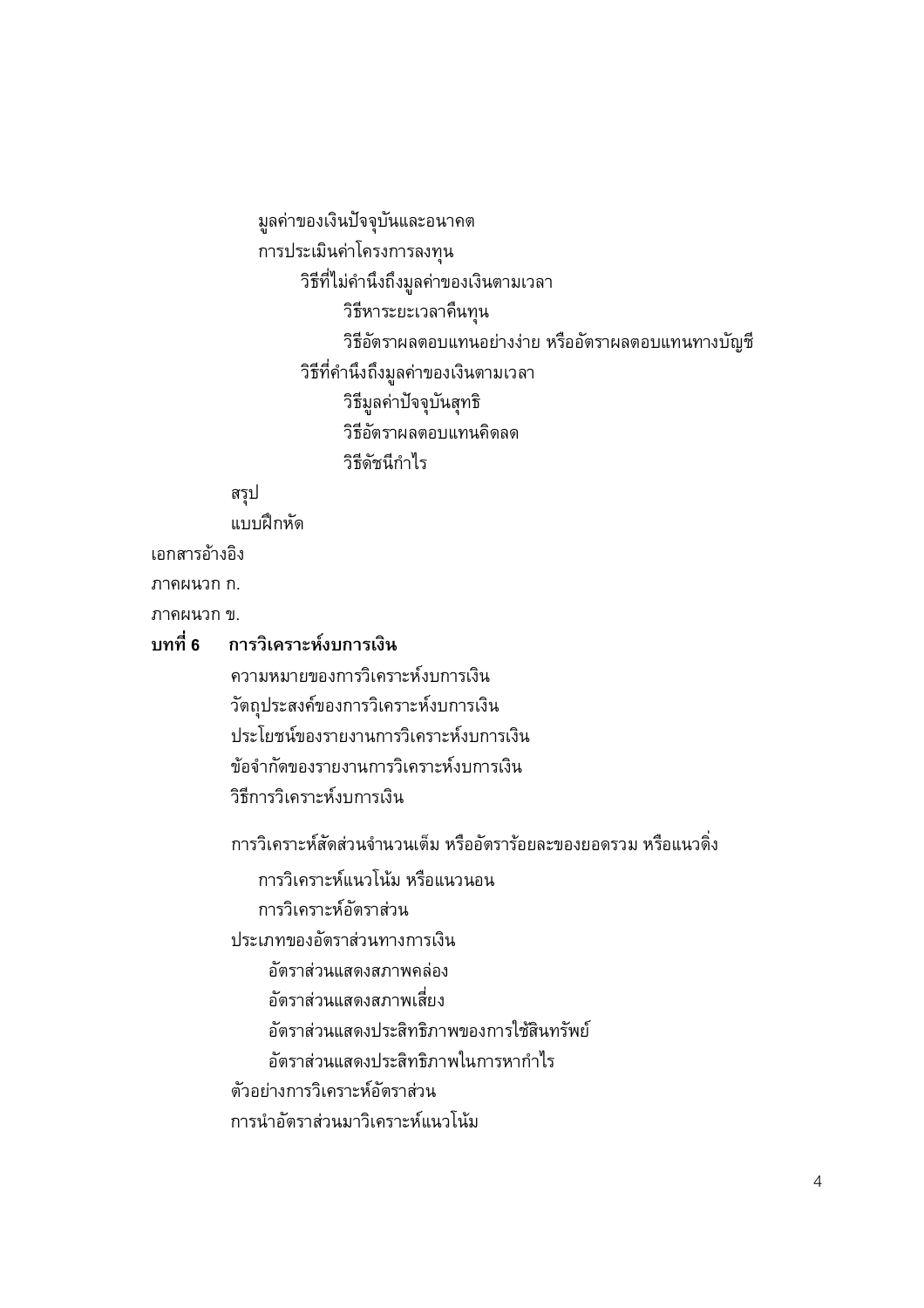สรุป แบบฝึกหัด เอกสารอ้างอิง ภาคผนวก ก. ภาคผนวก ข.

### บทที่ 7 หลักการลงทุนและเครื่องมือการลงทุนสมัยใหม่

หลุมพรางทางการเงิน การออม การบัญชีส่วนบุคคล การวางแผนทางการเงิน เครื่องมือการลงทุนสมัยใหม่ การบริหารภาษี การสร้าง investment portfolio สรูป แบบฝึกหัด เอกสารอ้างอิง

## การวัดผล

| 1. คะแนนระหว่างภาค 60%                          |     |
|-------------------------------------------------|-----|
| - การเข้าร่วมในชั้นเรียน                        | 10% |
| - การศึกษากรณีศึกษาและการแสดงความเห็นกลุ่ม  10% |     |
| - สอบกลางภาค                                    | 40% |
| 2. คะแนนสอบปลายภาค 40%                          |     |